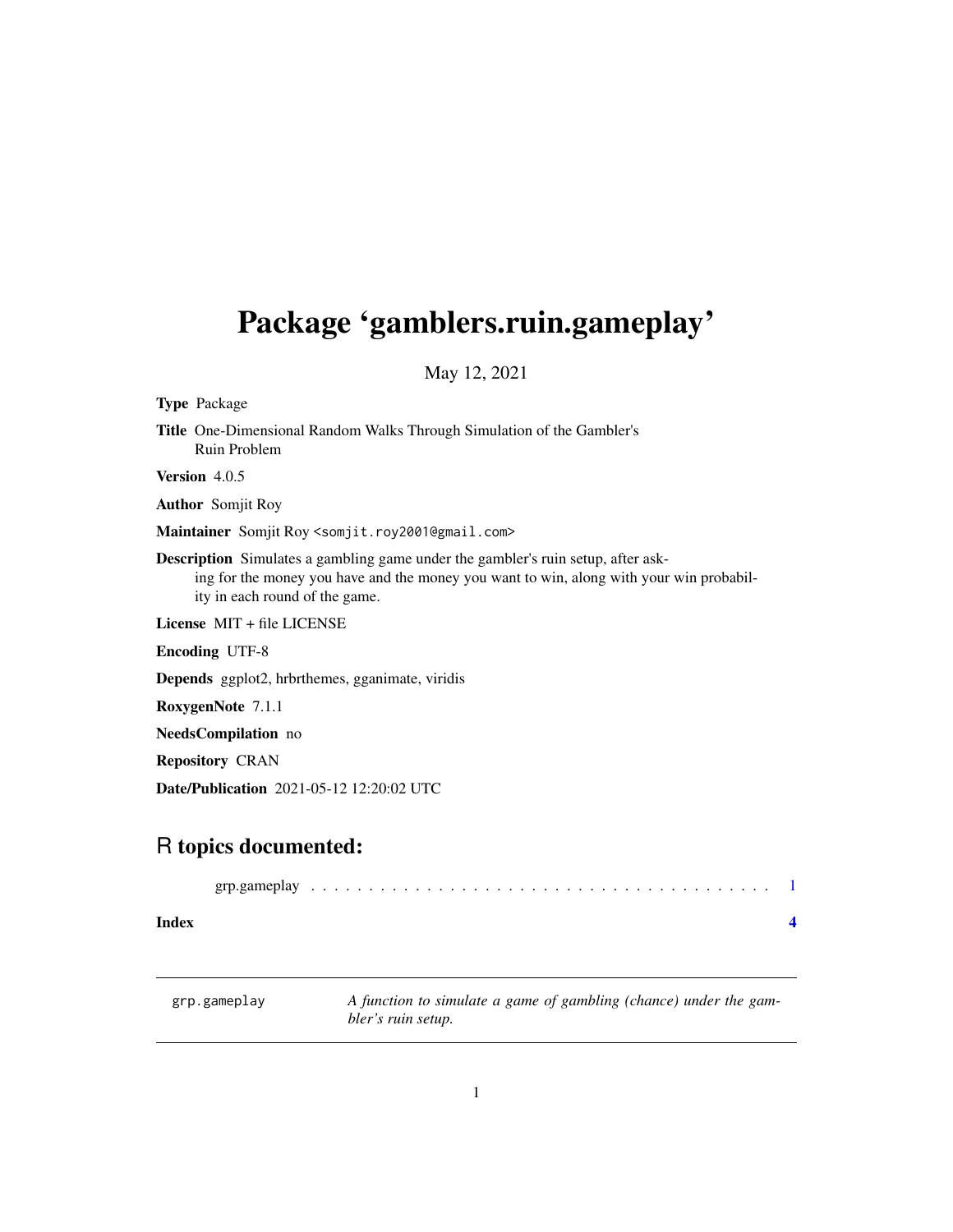#### Description

The gambler's ruin problem is a classic example, which illustrates the application of one-dimensional Random Walks - a Stochastic Process. Simulation of a gambling game under the gambler's ruin setup concerns to a gambler starting the game with an initial capital, where the probability of winning a particular round is 'p'. If the gambler wins the round, then 1 unit of money is added to the gambler's existing capital and if the gambler loses a round, then 1 unit of money is deducted from the gambler's existing capital. The game stops when the gambler reaches his desired amount of money or gets totally bankrupted (ruined), these two points are known as the absorbed states of the game, or equivalently absorbed states in the one-dimensional random walk.

The function 'grp.gameplay()' simulates the above described game, where the simulation runs until one of the absorbed states are reached, i.e., simulating the game until the gambler reaches to 0 money, getting ruined or wins the desired or targeted amount, eventually winning the game. User inputs are accepted, which includes the initial amount of money with which the gambler enters the game, the probability 'p' of winning each round of the game and lastly the amount of money, which the gambler wishes to earn from this game being played.The function facilitates majorly in visualizing the game trajectory of the gambler, along with the overall probability of the gambler winning the entire game.

#### Usage

grp.gameplay(ini.stake, p, win.amt)

#### **Arguments**

| ini.stake | The initial capital (money) with which the gambler enters the game.               |
|-----------|-----------------------------------------------------------------------------------|
| D         | The probability with which the gambler wins each round of the game, $0 < p < 1$ . |
| win.amt   | The amount of money which the gambler desires to win from the game.               |

#### Value

A Graphical Plot - graphical representation of the entire trajectory of the money/capital with the gambler during the course of the game being played, along with the long run probability of winning the entire game, stated in the graph as "Overall Probability of winning this entire game".

#### Author(s)

Somjit Roy

#### References

Frederick Mosteller, Fifty Challenging Problems in Probability with Solutions, 1965, Dover Publications.

#### See Also

The simulation of the gambler's ruin problem helps to demonstrate the idea of one-dimensional random walks, consequently facilitating the readers to have an example of a stochastic process. The gambler's ruin problem is a very famous problem, often visited in the course of probability, aimed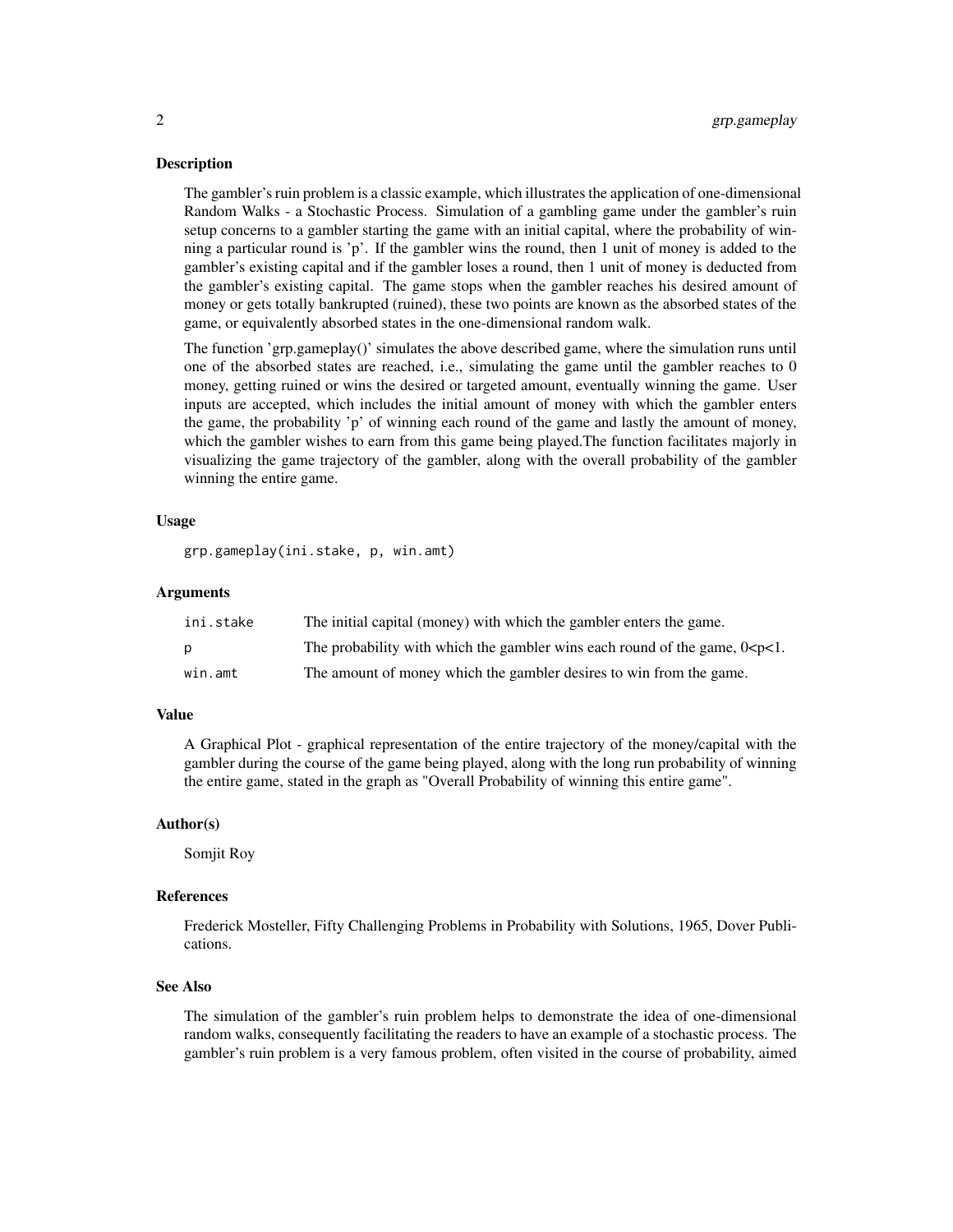#### grp.gameplay 3

at explaining stochastic processes, and two of its major offshoots - Random Walks and Markov Chains.

The game can be simulated under both biased as well as unbiased situations, depending on the value of 'p' chosen by the user, thereby giving examples of both biased as well as unbiased random walks.

NOTE :: Here the wagered amount is 1 unit of money for each round, as dictated by the setup of the gambler's ruin problem.

#### Examples

# Suppose a gambler enters a game of gambling under the gambler's ruin setup with an initial # amount (capital) of 100 and wants to reach an amount of 200, where the probability # of winning each round of the game for the gambler is 0.5, i.e., a fair game, then

# the gambler's ruin problem under this framework is simulated as follows:

grp.gameplay(5,0.5,10)